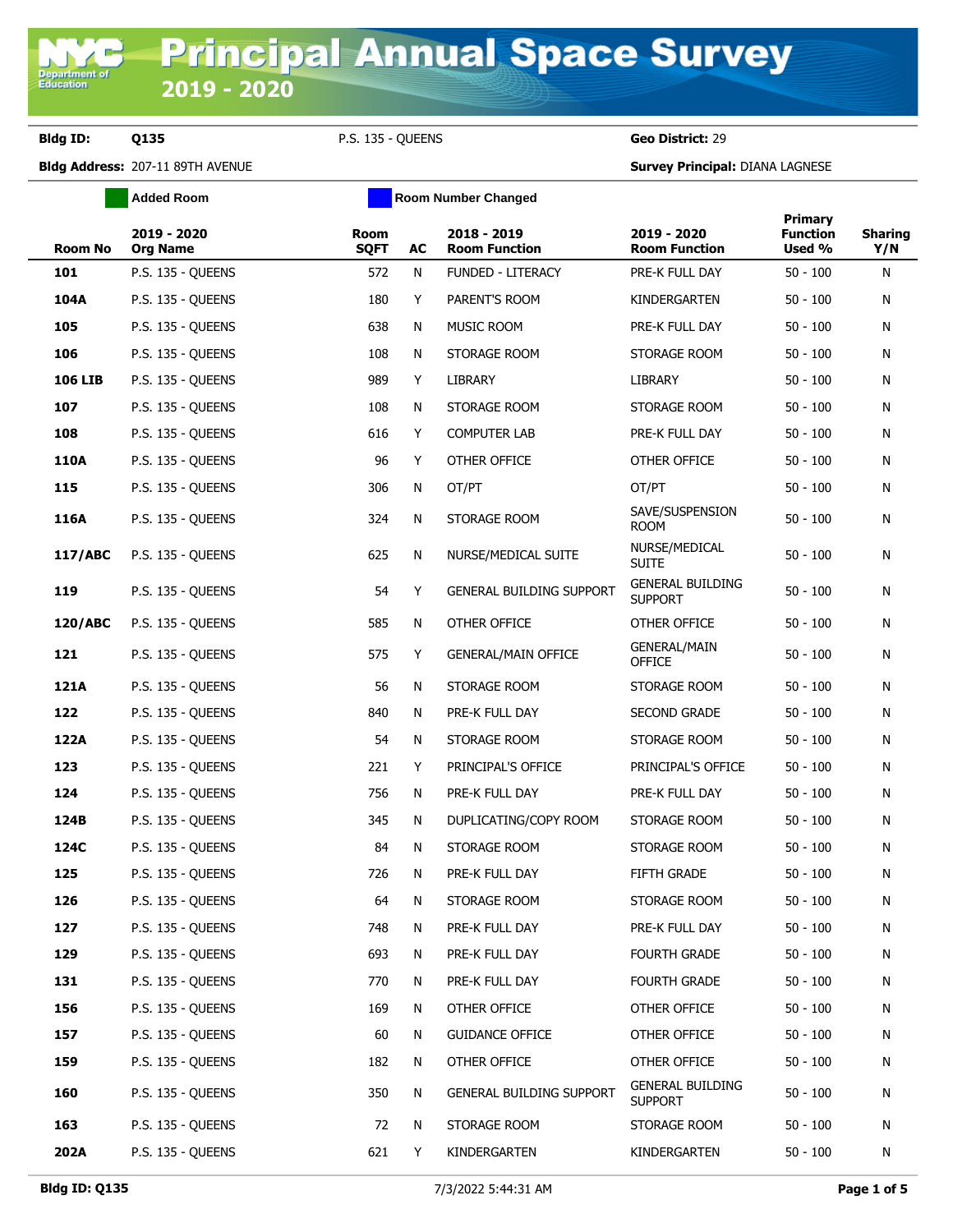**Bldg ID: Q135** P.S. 135 - QUEENS **Geo District:** 29

**Added Room Room Room Number Changed** 

| <b>Room No</b> | 2019 - 2020<br><b>Org Name</b> | Room<br><b>SQFT</b> | AC | 2018 - 2019<br><b>Room Function</b>             | 2019 - 2020<br><b>Room Function</b>                       | Primary<br><b>Function</b><br>Used % | <b>Sharing</b><br>Y/N |
|----------------|--------------------------------|---------------------|----|-------------------------------------------------|-----------------------------------------------------------|--------------------------------------|-----------------------|
| 203            | <b>P.S. 135 - QUEENS</b>       | 500                 | N  | <b>FUNDED - READING</b>                         | DUPLICATING/COPY<br><b>ROOM</b>                           | $50 - 100$                           | N                     |
| 203A           | <b>P.S. 135 - QUEENS</b>       | 638                 | Y  | KINDERGARTEN                                    | KINDERGARTEN                                              | $50 - 100$                           | N                     |
| 204A           | P.S. 135 - QUEENS              | 609                 | Y  | <b>FIRST GRADE</b>                              | ICT - ELEMENTARY<br><b>SCHOOL GRADES</b>                  | $50 - 100$                           | N                     |
| 205            | <b>P.S. 135 - OUEENS</b>       | 616                 | N  | NON-D75 SPED CLASSROOM                          | <b>COMPUTER LAB</b>                                       | $50 - 100$                           | N                     |
| 205A           | <b>P.S. 135 - QUEENS</b>       | 609                 | Y  | <b>FIRST GRADE</b>                              | <b>FIRST GRADE</b>                                        | $50 - 100$                           | N                     |
| 206A           | <b>P.S. 135 - QUEENS</b>       | 609                 | Υ  | <b>ICT - ELEMENTARY SCHOOL</b><br><b>GRADES</b> | NON-D75 SPED<br><b>CLASSROOM</b>                          | $50 - 100$                           | N                     |
| 207            | P.S. 135 - QUEENS              | 540                 | Y  | NON-D75 SPED CLASSROOM                          | REGULAR CLASSROOM                                         | $50 - 100$                           | N                     |
| 207A           | <b>P.S. 135 - QUEENS</b>       | 660                 | Y  | <b>FIRST GRADE</b>                              | <b>FIRST GRADE</b>                                        | $50 - 100$                           | N                     |
| 208A           | P.S. 135 - QUEENS              | 154                 | Y  | <b>SETSS</b>                                    | <b>SPEECH</b>                                             | $50 - 100$                           | N                     |
| 209            | <b>P.S. 135 - QUEENS</b>       | 540                 | N  | <b>SECOND GRADE</b>                             | <b>SECOND GRADE</b>                                       | $50 - 100$                           | N                     |
| 209A           | P.S. 135 - QUEENS              | 561                 | Y  | <b>FIRST GRADE</b>                              | <b>FIRST GRADE</b>                                        | $50 - 100$                           | N                     |
| 210A           | <b>P.S. 135 - QUEENS</b>       | 600                 | Y  | KINDERGARTEN                                    | <b>FIRST GRADE</b>                                        | $50 - 100$                           | N                     |
| 211            | P.S. 135 - OUEENS              | 627                 | N  | <b>SECOND GRADE</b>                             | <b>SECOND GRADE</b>                                       | $50 - 100$                           | N                     |
| 211A           | P.S. 135 - QUEENS              | 627                 | Y  | KINDERGARTEN                                    | KINDERGARTEN                                              | $50 - 100$                           | N                     |
| 212A           | P.S. 135 - QUEENS              | 646                 | Y  | <b>ICT - ELEMENTARY SCHOOL</b><br><b>GRADES</b> | KINDERGARTEN                                              | $50 - 100$                           | N                     |
| 213            | <b>P.S. 135 - QUEENS</b>       | 56                  | N  | STORAGE ROOM                                    | STORAGE ROOM                                              | $50 - 100$                           | N                     |
| 215            | P.S. 135 - QUEENS              | 572                 | N  | <b>SECOND GRADE</b>                             | <b>SECOND GRADE</b>                                       | $50 - 100$                           | N                     |
| 216A           | P.S. 135 - QUEENS              | 170                 | Y  | SAVE/SUSPENSION ROOM                            | <b>ACADEMIC</b><br><b>INTERVENTION</b><br><b>SERVICES</b> | $50 - 100$                           | N                     |
| 217            | <b>P.S. 135 - QUEENS</b>       | 638                 | N  | D75 SPED CLASSROOM                              | NON-D75 SPED<br><b>CLASSROOM</b>                          | $50 - 100$                           | N                     |
| 218A           | P.S. 135 - QUEENS              | 56                  | N  | STORAGE ROOM                                    | STORAGE ROOM                                              | $50 - 100$                           | N                     |
| 219            | P.S. 135 - QUEENS              | 572                 | N  | THIRD GRADE                                     | ART ROOM                                                  | $50 - 100$                           | N                     |
| 219A-MR        | P.S. 135 - QUEENS              | 135                 | N  | <b>GENERAL BUILDING SUPPORT</b>                 | <b>GENERAL BUILDING</b><br><b>SUPPORT</b>                 | $50 - 100$                           | N                     |
| 220            | P.S. 135 - QUEENS              | 572                 | N  | <b>FOURTH GRADE</b>                             | NON-D75 SPED<br><b>CLASSROOM</b>                          | $50 - 100$                           | N                     |
| 221            | P.S. 135 - QUEENS              | 572                 | N  | THIRD GRADE                                     | REGULAR CLASSROOM                                         | $50 - 100$                           | N                     |
| 222            | <b>P.S. 135 - QUEENS</b>       | 624                 | Y  | <b>COMPUTER LAB</b>                             | <b>COMPUTER LAB</b>                                       | $50 - 100$                           | N                     |
| 223            | <b>P.S. 135 - QUEENS</b>       | 280                 | N  | AP'S OFFICE                                     | AP'S OFFICE                                               | $50 - 100$                           | N                     |
| 224            | <b>P.S. 135 - QUEENS</b>       | 726                 | N  | THIRD GRADE                                     | ICT - ELEMENTARY<br><b>SCHOOL GRADES</b>                  | $50 - 100$                           | N                     |
| 225            | P.S. 135 - QUEENS              | 682                 | N  | NON-D75 SPED CLASSROOM                          | ICT - ELEMENTARY<br><b>SCHOOL GRADES</b>                  | $50 - 100$                           | N                     |
| 226            | <b>P.S. 135 - QUEENS</b>       | 64                  | N  | STORAGE ROOM                                    | STORAGE ROOM                                              | $50 - 100$                           | N                     |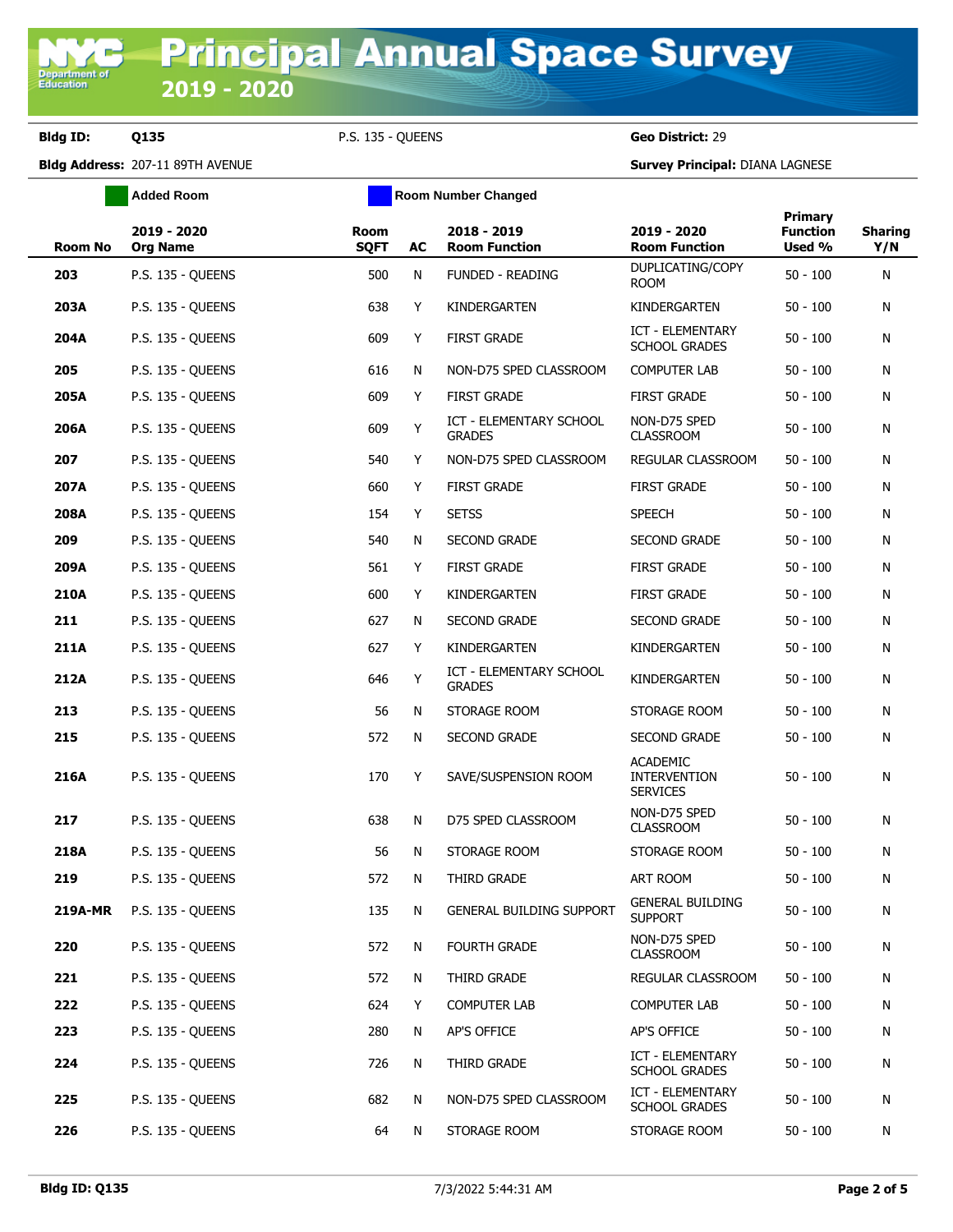**Bldg ID: Q135** P.S. 135 - QUEENS **Geo District:** 29

**Added Room Room Room Number Changed** 

| <b>Room No</b> | 2019 - 2020<br><b>Org Name</b> | Room<br><b>SQFT</b> | AC | 2018 - 2019<br><b>Room Function</b>      | 2019 - 2020<br><b>Room Function</b>             | Primary<br><b>Function</b><br>Used % | <b>Sharing</b><br>Y/N |
|----------------|--------------------------------|---------------------|----|------------------------------------------|-------------------------------------------------|--------------------------------------|-----------------------|
| 227            | <b>P.S. 135 - QUEENS</b>       | 770                 | N  | ICT - ELEMENTARY SCHOOL<br><b>GRADES</b> | ICT - ELEMENTARY<br>SCHOOL GRADES               | $50 - 100$                           | N                     |
| 228            | <b>P.S. 135 - QUEENS</b>       | 72                  | N  | <b>GENERAL BUILDING SUPPORT</b>          | <b>GENERAL BUILDING</b><br><b>SUPPORT</b>       | $50 - 100$                           | N                     |
| 229            | P.S. 135 - QUEENS              | 726                 | N  | THIRD GRADE                              | ICT - ELEMENTARY<br><b>SCHOOL GRADES</b>        | $50 - 100$                           | N                     |
| 230            | P.S. 135 - QUEENS              | 136                 | N  | <b>RECORD ROOM</b>                       | <b>RECORD ROOM</b>                              | $50 - 100$                           | N                     |
| 231            | P.S. 135 - OUEENS              | 770                 | N  | ICT - ELEMENTARY SCHOOL<br><b>GRADES</b> | ICT - ELEMENTARY<br><b>SCHOOL GRADES</b>        | $50 - 100$                           | N                     |
| 232            | P.S. 135 - QUEENS              | 192                 | N  | STORAGE ROOM                             | STORAGE ROOM                                    | $50 - 100$                           | N                     |
| 233            | P.S. 135 - QUEENS              | 483                 | N  | TEACHER'S CAFETERIA                      | <b>TEACHER'S</b><br>CAFETERIA                   | $50 - 100$                           | N                     |
| 234            | <b>P.S. 135 - QUEENS</b>       | 110                 | N  | COACH'S OFFICE                           | STORAGE ROOM                                    | $50 - 100$                           | N                     |
| 235            | P.S. 135 - QUEENS              | 99                  | N  | STORAGE ROOM                             | STORAGE ROOM                                    | $50 - 100$                           | N                     |
| 238            | <b>P.S. 135 - QUEENS</b>       | 540                 | N  | NON-D75 SPED CLASSROOM                   | <b>FUNDED - ESL</b>                             | $50 - 100$                           | N                     |
| 238A           | P.S. 135 - QUEENS              | 143                 | N  | <b>SPEECH</b>                            | <b>SPEECH</b>                                   | $50 - 100$                           | N                     |
| 256            | P.S. 135 - OUEENS              | 99                  | N  | SOCIAL WORKER/COUNSELOR HEARING/VISION   |                                                 | $50 - 100$                           | N                     |
| 261            | P.S. 135 - QUEENS              | 336                 | N  | <b>FUNDED - ESL</b>                      | <b>SETSS</b>                                    | $50 - 100$                           | N                     |
| 262            | P.S. 135 - QUEENS              | 225                 | N  | <b>GUIDANCE OFFICE</b>                   | <b>SPEECH</b>                                   | $50 - 100$                           | N                     |
| 303            | P.S. 135 - QUEENS              | 621                 | N  | SCIENCE CLASSROOM FOR PS                 | REGULAR CLASSROOM                               | $50 - 100$                           | N                     |
| 305            | <b>P.S. 135 - QUEENS</b>       | 638                 | N  | ART ROOM                                 | OT/PT                                           | $50 - 100$                           | N                     |
| 307            | P.S. 135 - QUEENS              | 594                 | N  | <b>FUNDED - ESL</b>                      | <b>FUNDED - ESL</b>                             | $50 - 100$                           | N                     |
| 309            | P.S. 135 - QUEENS              | 572                 | N  | SCIENCE CLASSROOM FOR PS                 | REGULAR CLASSROOM                               | $50 - 100$                           | N                     |
| 311            | P.S. 135 - QUEENS              | 294                 | N  | <b>FUNDED - ESL</b>                      | <b>FUNDED - ESL</b>                             | $50 - 100$                           | Ν                     |
| 313            | P.S. 135 - QUEENS              | 572                 | N  | THIRD GRADE                              | FOURTH GRADE                                    | $50 - 100$                           | N                     |
| 315            | P.S. 135 - QUEENS              | 572                 | N  | <b>FOURTH GRADE</b>                      | MUSIC ROOM                                      | $50 - 100$                           | N                     |
| 317            | P.S. 135 - QUEENS              | 638                 | N  | THIRD GRADE                              | <b>FOURTH GRADE</b>                             | $50 - 100$                           | N                     |
| 319            | P.S. 135 - QUEENS              | 520                 | N  | <b>SETSS</b>                             | <b>GUIDANCE OFFICE</b>                          | $50 - 100$                           | N                     |
| 320            | P.S. 135 - QUEENS              | 572                 | N  | <b>FOURTH GRADE</b>                      | NON-D75 SPED<br><b>CLASSROOM</b>                | $50 - 100$                           | N                     |
| 321            | P.S. 135 - QUEENS              | 572                 | N  | FIFTH GRADE                              | NON-D75 SPED<br><b>CLASSROOM</b>                | $50 - 100$                           | N                     |
| 322            | <b>P.S. 135 - OUEENS</b>       | 322                 | N  | AP'S OFFICE                              | <b>SOCIAL</b><br>WORKER/COUNSELOR               | $50 - 100$                           | N                     |
| 324            | P.S. 135 - QUEENS              | 693                 | N  | FIFTH GRADE                              | <b>ICT - ELEMENTARY</b><br><b>SCHOOL GRADES</b> | $50 - 100$                           | N                     |
| 325            | P.S. 135 - QUEENS              | 693                 | N  | ICT - ELEMENTARY SCHOOL<br><b>GRADES</b> | FIFTH GRADE                                     | $50 - 100$                           | N                     |
| 326            | P.S. 135 - QUEENS              | 704                 | N  | FIFTH GRADE                              | ICT - ELEMENTARY<br>SCHOOL GRADES               | $50 - 100$                           | N                     |
| 327            | <b>P.S. 135 - QUEENS</b>       | 726                 | N  | FIFTH GRADE                              | FIFTH GRADE                                     | $50 - 100$                           | N                     |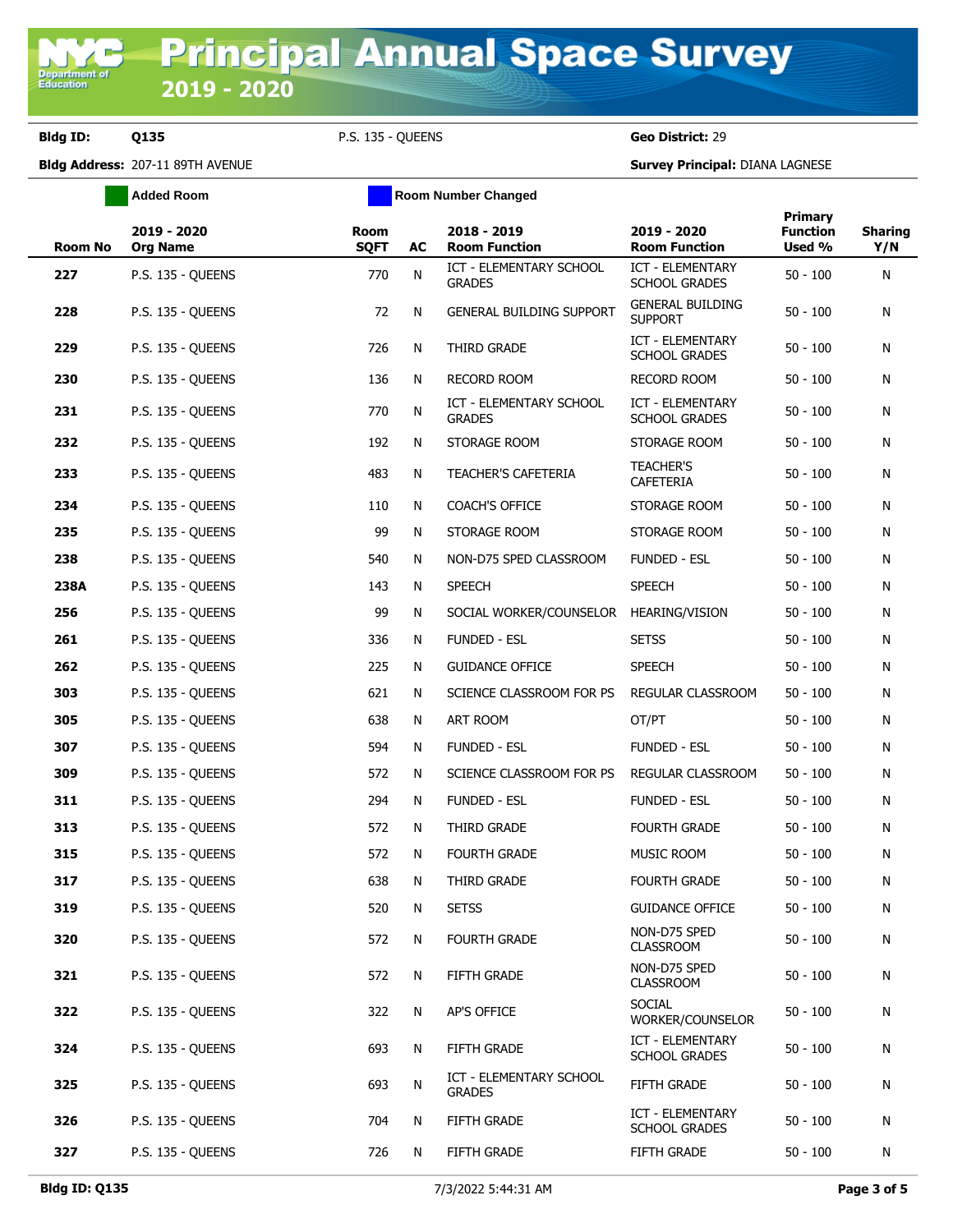**Bldg ID: Q135** P.S. 135 - QUEENS **Geo District:** 29

|                  | <b>Added Room</b>                                                                                                                                                                            |                            |    | Room Number Changed                 |                                                 |                                      |                       |
|------------------|----------------------------------------------------------------------------------------------------------------------------------------------------------------------------------------------|----------------------------|----|-------------------------------------|-------------------------------------------------|--------------------------------------|-----------------------|
| <b>Room No</b>   | 2019 - 2020<br><b>Org Name</b>                                                                                                                                                               | <b>Room</b><br><b>SQFT</b> | AC | 2018 - 2019<br><b>Room Function</b> | 2019 - 2020<br><b>Room Function</b>             | Primary<br><b>Function</b><br>Used % | <b>Sharing</b><br>Y/N |
| 329              | P.S. 135 - QUEENS                                                                                                                                                                            | 726                        | N  | <b>FIFTH GRADE</b>                  | THIRD GRADE                                     | $50 - 100$                           | N                     |
| 331              | P.S. 135 - QUEENS                                                                                                                                                                            | 770                        | N  | FIFTH GRADE                         | <b>ICT - ELEMENTARY</b><br><b>SCHOOL GRADES</b> | $50 - 100$                           | N                     |
| 356              | P.S. 135 - QUEENS                                                                                                                                                                            | 210                        | N  | STORAGE ROOM                        | STORAGE ROOM                                    | 50 - 100                             | N                     |
| 362              | P.S. 135 - QUEENS                                                                                                                                                                            | 255                        | N  | <b>SPEECH</b>                       | <b>SPEECH</b>                                   | $50 - 100$                           | N                     |
| <b>AUD</b>       | P.S. 135 - QUEENS                                                                                                                                                                            | 4284                       | N  | AUDITORIUM                          | <b>AUDITORIUM</b>                               | $50 - 100$                           | N                     |
| <b>BO-MR</b>     | P.S. 135 - QUEENS                                                                                                                                                                            | 5621                       | N  | <b>GENERAL BUILDING SUPPORT</b>     | <b>GENERAL BUILDING</b><br><b>SUPPORT</b>       | $50 - 100$                           | N                     |
| B1               | P.S. 135 - QUEENS                                                                                                                                                                            | 270                        | N  | STORAGE ROOM                        | STORAGE ROOM                                    | $50 - 100$                           | N                     |
| <b>B1A</b>       | P.S. 135 - QUEENS                                                                                                                                                                            | 152                        | N  | <b>GENERAL BUILDING SUPPORT</b>     | STORAGE ROOM                                    | $50 - 100$                           | N                     |
| <b>B1B</b>       | P.S. 135 - QUEENS                                                                                                                                                                            | 152                        | N  | STORAGE ROOM                        | STORAGE ROOM                                    | $50 - 100$                           | N                     |
| B1-BR            | P.S. 135 - QUEENS                                                                                                                                                                            | 7248                       | N  | <b>GENERAL BUILDING SUPPORT</b>     | <b>GENERAL BUILDING</b><br><b>SUPPORT</b>       | $50 - 100$                           | N                     |
| B1C              | P.S. 135 - QUEENS                                                                                                                                                                            | 510                        | N  | STORAGE ROOM                        | STORAGE ROOM                                    | $50 - 100$                           | N                     |
| <b>B1D</b>       | P.S. 135 - QUEENS                                                                                                                                                                            | 105                        | N  | STORAGE ROOM                        | STORAGE ROOM                                    | 50 - 100                             | N                     |
| B1E              | P.S. 135 - QUEENS                                                                                                                                                                            | 464                        | N  | <b>GENERAL BUILDING SUPPORT</b>     | GENERAL BUILDING<br><b>SUPPORT</b>              | $50 - 100$                           | N                     |
| B <sub>1</sub> F | P.S. 135 - QUEENS                                                                                                                                                                            | 2013                       | N  | STORAGE ROOM                        | STORAGE ROOM                                    | 50 - 100                             | N                     |
| <b>B1G</b>       | P.S. 135 - QUEENS                                                                                                                                                                            | 416                        | N  | <b>GENERAL BUILDING SUPPORT</b>     | <b>GENERAL BUILDING</b><br><b>SUPPORT</b>       | 50 - 100                             | N                     |
| B1H              | P.S. 135 - QUEENS                                                                                                                                                                            | 1287                       | N  | STORAGE ROOM                        | STORAGE ROOM                                    | $50 - 100$                           | N                     |
| <b>B2</b>        | P.S. 135 - QUEENS                                                                                                                                                                            | 270                        | N  | STORAGE ROOM                        | STORAGE ROOM                                    | $50 - 100$                           | N                     |
| <b>B3</b>        | P.S. 135 - QUEENS                                                                                                                                                                            | 110                        | N  | STORAGE ROOM                        | STORAGE ROOM                                    | 50 - 100                             | N                     |
| <b>B5</b>        | P.S. 135 - QUEENS                                                                                                                                                                            | 110                        | N  | STORAGE ROOM                        | STORAGE ROOM                                    | $50 - 100$                           | N                     |
| <b>CAF</b>       | P.S. 135 - OUEENS                                                                                                                                                                            | 2912                       | N  | STUDENT CAFETERIA                   | STUDENT CAFETERIA                               | 50 - 100                             | N                     |
| <b>GYM</b>       | P.S. 135 - OUEENS                                                                                                                                                                            | 3920                       | N  | <b>GYMNASIUM</b>                    | <b>GYMNASIUM</b>                                | 50 - 100                             | N                     |
| <b>GYMOFF</b>    | P.S. 135 - QUEENS                                                                                                                                                                            | 132                        | N  | OTHER OFFICE                        | OTHER OFFICE                                    | 50 - 100                             | N                     |
| K117A            | <b>P.S. 135 - QUEENS</b>                                                                                                                                                                     | 216                        | N  | STORAGE ROOM                        | STORAGE ROOM                                    | $50 - 100$                           | N                     |
| KIT              | <b>P.S. 135 - QUEENS</b>                                                                                                                                                                     | 2552                       | Y  | <b>KITCHEN</b>                      | <b>KITCHEN</b>                                  | 50 - 100                             | N                     |
|                  | How many hallway bathrooms for students are there in your building?                                                                                                                          |                            |    |                                     |                                                 | 22                                   |                       |
|                  | Are any of the student bathrooms being shared by multiple schools?                                                                                                                           |                            |    |                                     |                                                 | N                                    |                       |
|                  | Are all the student bathrooms open throughout the day?                                                                                                                                       |                            |    |                                     |                                                 | Y                                    |                       |
|                  | Please identify the number of non-instructional spaces, not reported above, being used for<br>instructional purposes, academic intervention services, or therapeutic or counseling services: |                            |    |                                     |                                                 | 0                                    |                       |
|                  | Are any of those non-instructional spaces being shared?                                                                                                                                      |                            |    |                                     |                                                 | N                                    |                       |